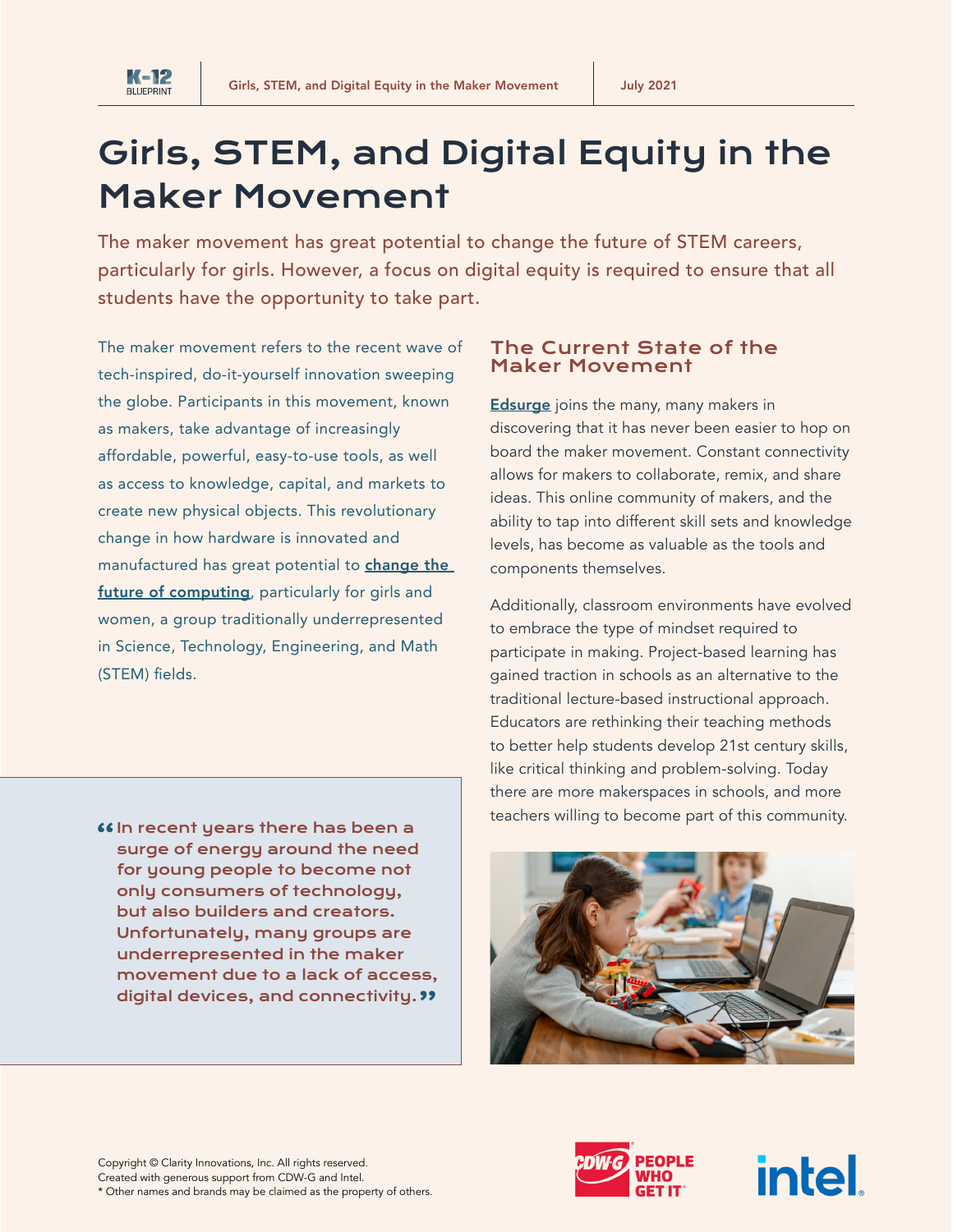

# Exploring Equity in Making

While there is growing interest worldwide in the maker movement, many groups—especially those that fall into the digital divide—lack the devices, access, and connectivity required to participate.

On a panel, "Equity in Making and Creating with [Technology,](http://edfequity.stanford.edu/schedule/week-7-equity-making-and-creating-technology)" organized by the Stanford Graduate School of Education, researchers and practitioners explored the importance of broadening access to technology and connectivity in order to include underrepresented groups in the maker movement. The panel discussed the current state of the movement as they see it, and offered several insights for addressing issues of equity:

- Equity and diversity will not happen by accident. Including underrepresented groups in the maker movement is not something that will happen naturally. Educators and those working to bridge the digital divide should be intentional in creating opportunities, so that minorities and low-income students feel a sense of belonging and access to these
- Maker should not be a nice-to-have activity in impoverished schools. It is a common perception that schools in impoverished areas should focus on providing the basics for students, and offer the "cool stuff", such as technology-based maker activities, only if possible. The panel argues that, on the contrary, students from underrepresented groups need more digital access, more incentives, and more opportunities to discover their passions through making.

• Projects should not be limited to classrooms. The collaborative, hands-on nature of making provides an opportunity to blend maker opportunities with real-life activities. Making should be a way to involve families and the greater community through participation and neighborhood partnerships. Digital equity can help level the playing field by increasing access outside of the classroom walls.

# Growing popularity

A recent survey by [Harris Poll](https://www.intel.com/content/dam/www/public/us/en/documents/reports/makers-report-girls-women-exec-summary.pdf) reveals the growing popularity of the maker movement, and underscores the importance of digital equity in making these opportunities available to more groups of students.



- Youth makers are more likely than other young people to describe themselves as independent, hardworking, solution oriented, and social
- Nearly all parents surveyed believe that getting both girls and boys involved with making and creating things with electronic tools is a great way to build interest and skills in STEM, essential in building skills for a future career